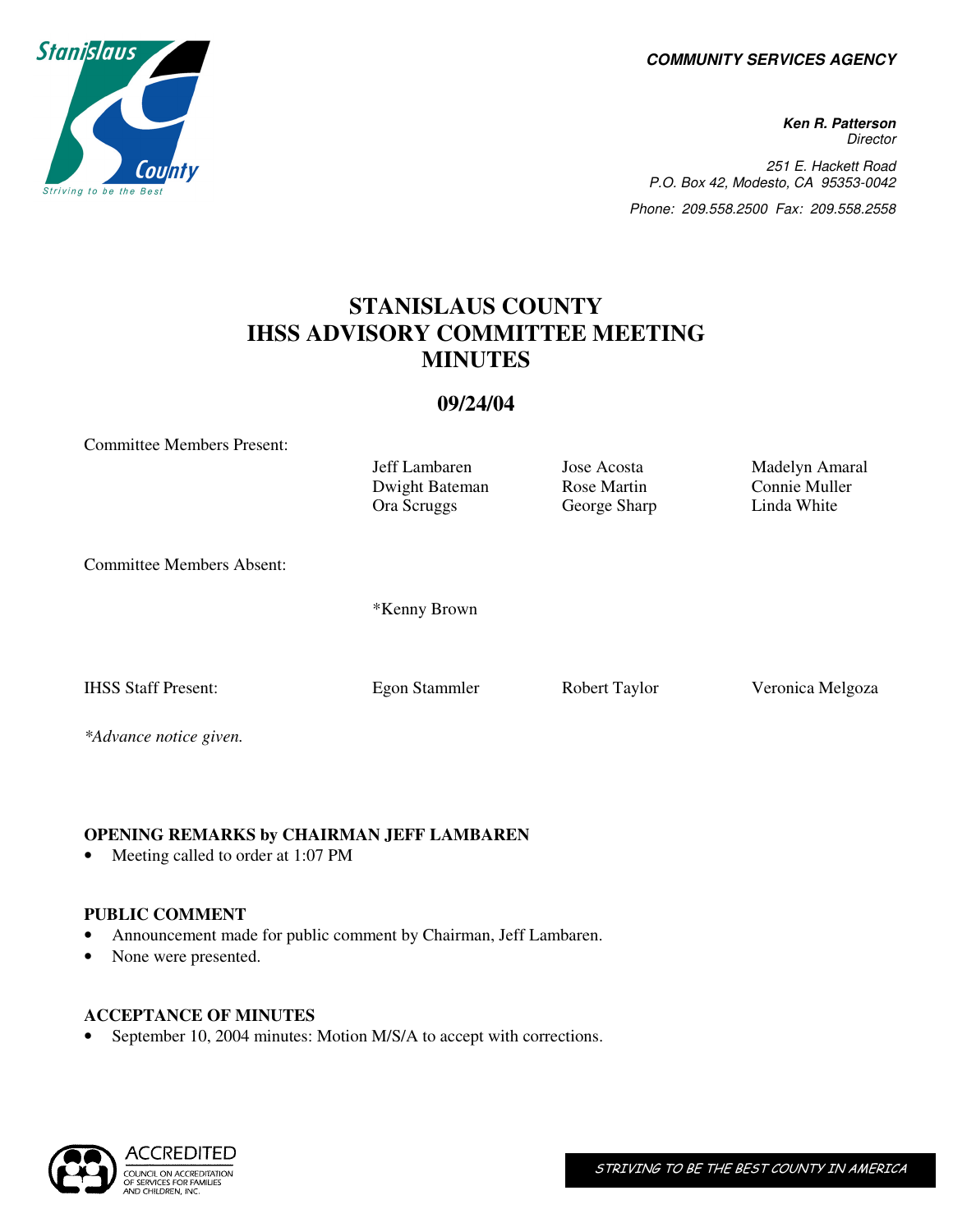## **UNION UPDATE**

- Jeff announced that the Union is going to count whether they have sufficient ballots to become an agency shop. The count will take place Monday September 27th at 1:30.
- Naria from the Union announced that there will be a reception at the Union office at 4:00 and everyone is invited.

## **BUDGET UPDATE**

- Jeff requested that we get the committee's budget for the next meeting.
- Dwight stated that this should be a regular item on our agenda.

## **LEGISLATIVE UPDATE**

- Jeff announced that the Governor vetoed the Matthews Bill AB 824, saying it was not feasible at this time. The Governor said this issue is worthy of consideration in future budget discussions but the state cannot afford to add additional costs to the current budget.
- Jeff asked if anyone had information on AB 1470, this is direct payment to providers. Dwight and George said they had passed this bill.
- Dwight will check on AB 2783, this would put \$2.00 on every real estate transaction and this would go into a fund for the Elder Abuse Protection Trust Fund.
- Jeff announced that we received a response from Senator Poochigian. He thanked us for our letter but this bill died in Senate.

## **BYLAWS**

- Jeff stated that we are thinking about amending our Bylaws to include a leave of absence.
- Ora suggested we put a temporary person in Kenny's position.
- Jeff stated that putting a temporary person in Kenny's position may cause some concern to the Board of Supervisors.
- Dwight stated he felt more comfortable with amending the bylaws adding a Leave of Absence. The committee agreed. This is in section 5 of the Bylaws.
- Dwight suggested that 3 members be assigned to work on the Bylaws since we have other Bylaws issues that are coming up especially if we are headed to a Public Authority.
- Ora stated that she thought we already had a Bylaws committee. Staff will check the past minutes.
- Dwight, Ora and Connie will be on the Bylaws committee if we do not already have one.
- Jeff stated that we need to add the appointing process of new members to our Bylaws. The Board appoints the members but we need to add something about the process for new members. This is in section 3 of the Bylaws.
- Jeff stated that the Bylaws committee will work on the process for new members, leave of absence and Public Authority.

#### **PUBLIC AUTHORITY**

- Jeff stated that our last discussion revolved around the legality for individuals to be employees of the Public Authorities and employees of the county. There are many examples throughout the state where this is totally ignored.
- The committee agrees that they need to get it together to discuss Public Authority, do it with integrity, and present it to the Board of Supervisors.
- Egon stated that we need to put the Public Authority together by January, that we do it legally and try to maintain our existing structure.
- Motion was made and passed that we take our recommendation to become a Public Authority to the Board of Supervisors.
- Connie suggested we have a retreat to discuss the Public Authority.
- Jeff stated once we find out what the committee's budget is we can look at planning a retreat.